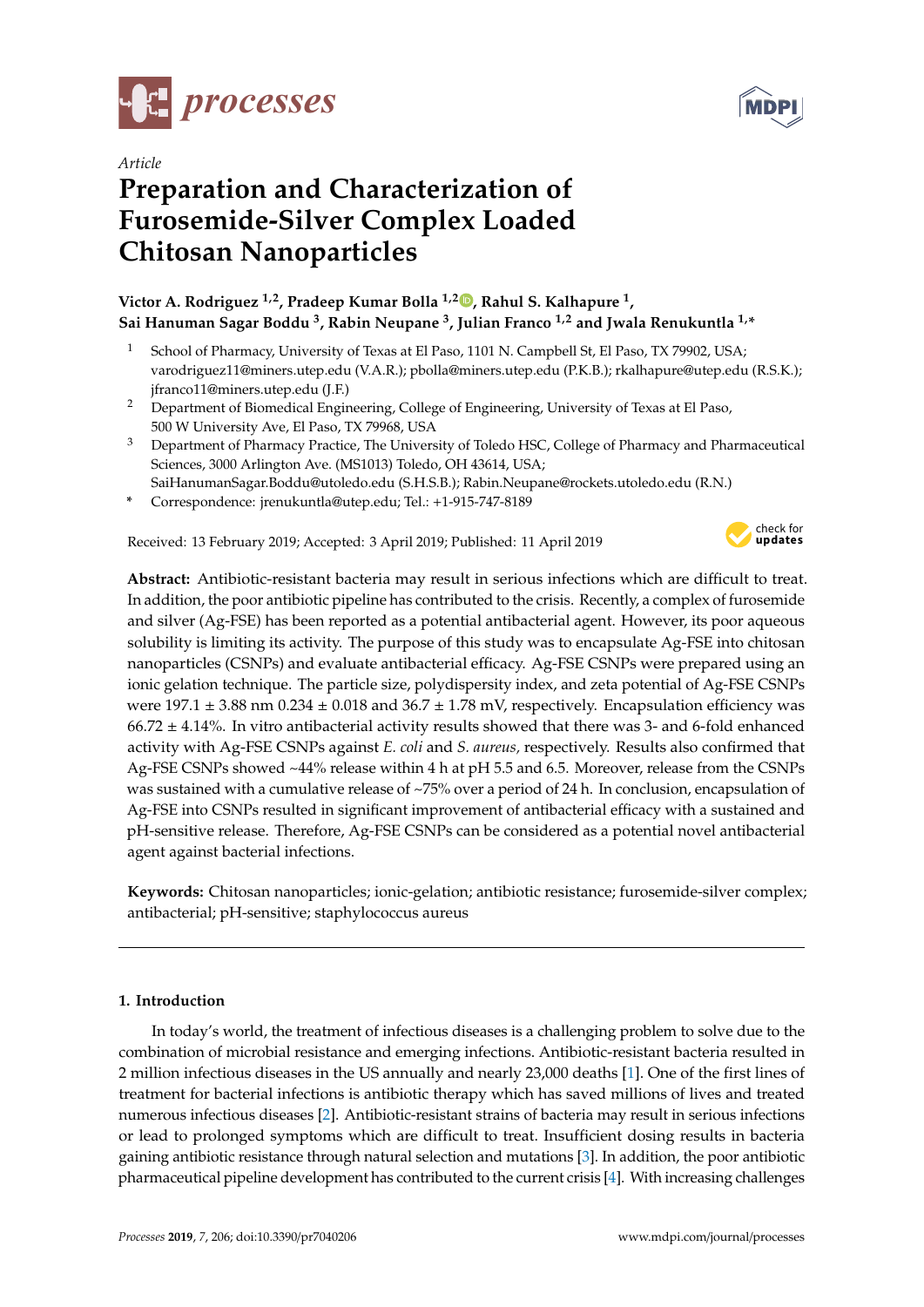in antibiotic therapy, scientists are exploring novel combinations of antibiotics, excipients, and drug delivery carriers. These novel antibiotic drug delivery systems are expected to be less susceptible to bacterial resistance. An approach to developing novel antibiotics is the complexation of antimicrobials to silver (Ag). These antibacterial metal complexes can be further developed into nanoparticulate formulations for sustained and targeted release. Silver (Ag) exhibits antibacterial activity via multiple mechanisms of action which result in decreased bacterial resistance [5]. Previously known complexes include silver sulfadiazine and clotrimazole silver complex [6,7]. Recently, a complex of silver and furosemide (Ag-FSE) has been developed as an antibacterial agent, however, it has poor aqueous solubility [8]. The poor solubility problem associated with Ag-FSE can be resolved using nano drug delivery systems such as nanosuspensions, nano micelles, liposomes, and solid lipid nanoparticles [9–12]. In recent years, chitosan (CS) has been widely used in the areas of bioengineering, biopharmaceuticals, and nanomedicine for the development of efficient drug delivery systems [13]. CS is a synthetically produced biopolymer produced through a deacetylation process of chitin, a naturally occurring biopolymer in exoskeletons of insects, crustaceans, and fungi [14]. CS is biocompatible, biodegradable, and tunable for drug encapsulation and controlled drug release. Nowadays CS-based formulations have made substantial breakthroughs and are being studied for clinical applications. A spray dried powder composed of CS and norovirus VLP antigen was administered intranasally in a phase 1 clinical study. Results from this study showed increased immune response with no adverse vaccine effects after an evaluation period of 180 days [15]. It has also been reported that CS-based preparations have been used in dental practices (mouthwashes, toothpastes, and hemostats) [16–18]. A currently underway clinical study is evaluating the effect of CS nanoparticles-based gel formulations delivered by the intracanal route to treat root canal bacterial infections in primary teeth [19]. Considering the advantages with CS, we hypothesize that chitosan nanoparticles loaded with Ag-FSE can improve solubility and antibacterial activity. The formulated of Ag-FSE CSNPs were characterized for size, zeta potential, polydispersity index, encapsulation efficiency (EE%), and evaluated for antibacterial activity and stability.

#### **2. Materials and Methods**

#### *2.1. Materials*

Furosemide was purchased from Acros Organics (NJ, USA). Chitosan, 85% deacetylated powder was procured from Alfa Aesar (Ward Hill, MA, USA). Silver nitrate (AgNO3), potassium hydroxide (KOH), sodium triphosphate (TPP), dimethyl sulfoxide (DMSO), buffer salts, acetic acid and methanol (ACS grade) were obtained from Fisher Scientific (Fair Lawn, NJ, USA). Deionized water used in experiments was obtained from in-house Milli-Q<sup>®</sup> IQ 7000 Ultrapure Water System (Millipore, Bedford, MA, USA). Dialysis tubing with MWCO of 14,400 was procured from Sigma-Aldrich®(St. Louis, MO, USA). Muller-Hinton broth (CM0405) was obtained from Oxoid Microbiology Products, bacterial strains were purchased from the American Type Culture Collection (ATCC), and sterile microtiter plates were procured from Fisher Scientific (Fair Lawn, NJ, USA).

## *2.2. Methods*

## 2.2.1. Synthesis of Ag-FSE Complex

Synthesis of the Ag-FSE complex was performed as reported by Lustri et al. 2017 with minor modifications to the procedure (Scheme 1) [8]. Briefly, an aqueous solution (2 mL) of AgNO<sub>3</sub> (0.362 g, 2.13 mmol) was added dropwise into a methanolic solution (20 mL) of furosemide (0.704 g, 2.13 mmol) and KOH (0.119 g, 2.13 mmol) under stirring. This reaction mixture was then subjected to continuous stirring at room temperature for 2 h, and a final product of white precipitate was collected by filtration. The white precipitate of Ag-FSE Complex was then washed with cold water three times and dried in a desiccator overnight under negative pressure for 24 h.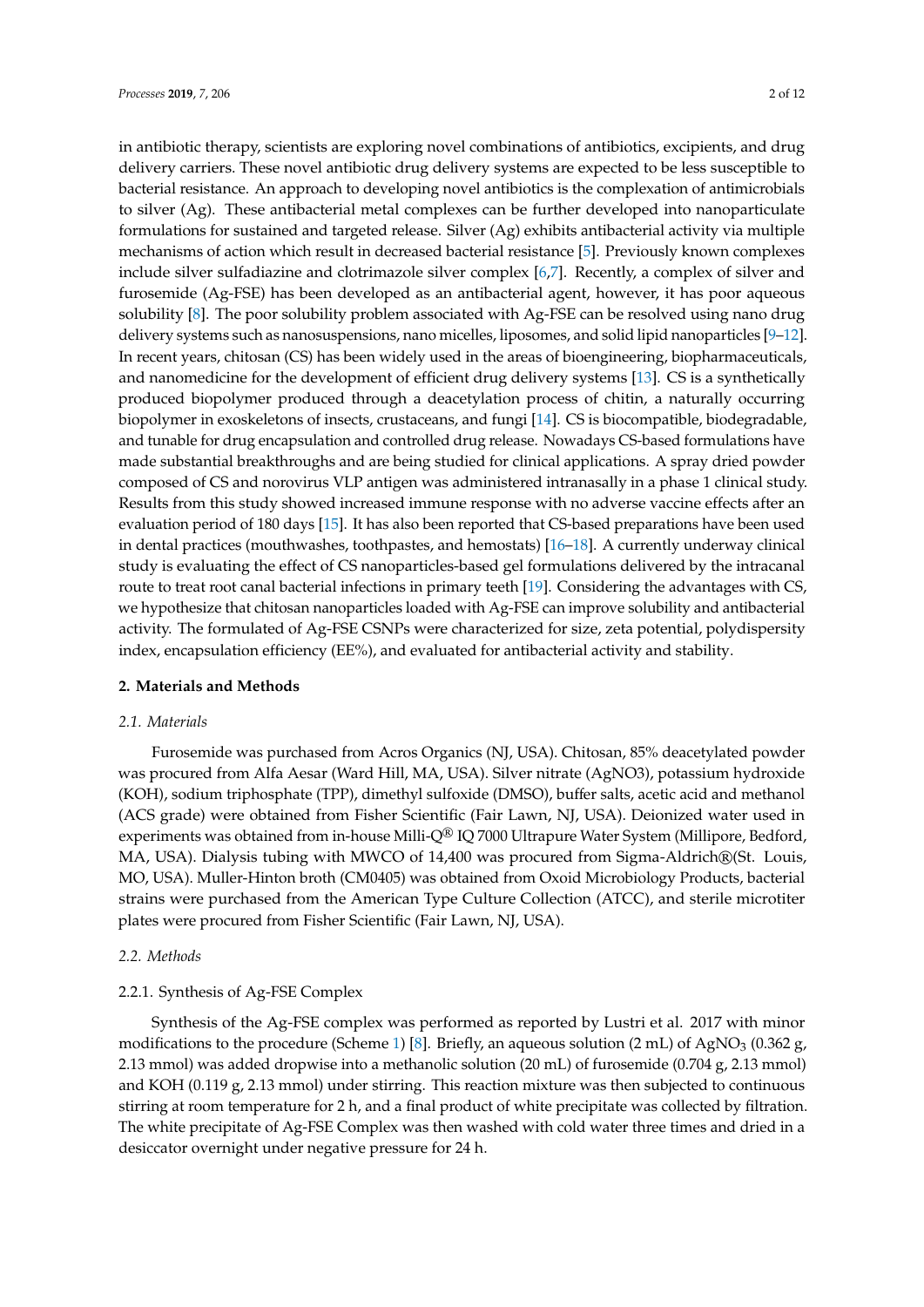

**Scheme 1.** Synthesis of the Ag-FSE complex.

## 2.2.2. Preparation of CSNPs

CSNPs were formulated by an ionic gelation technique as described by Kalhapure et al. 2017 with slight modifications, for both blank and Ag-FSE loaded nanoparticles [20]. Blank CSNPs were prepared as such; CS solution (10 mL) (1% w/v in 1% acetic acid) was kept under stirring at 1000 rpm for 10 min followed by dropwise addition of 0.1% w/v TPP solution (20 mL) under continuous stirring. The resultant solution was kept under stirring for 5 min after the addition of all TPP solution. The pH of the final solution was adjusted to 5.5 with 0.5 M NaOH. Following this, the formulation was sonicated at 30% amplitude using probe sonicator (Fisher scientific TM Model 505 Sonic Dismembrator) in an ice bath. Thereafter, the formulation was stirred at 1000 rpm for 20 min in the dark. Ag-FSE loaded CSNPs were prepared using the same method as blank CSNPs. A weighed amount of the Ag-FSE complex was added into the TPP solution (20 mL) and then subjected to probe sonication at 30% amplitude. The homogenous Ag-FSE-TPP solution was then added dropwise into CS solution (10 mL) and processed further as the blank CSNPs to obtain Ag-FSE loaded CSNPs.

#### 2.2.3. Determination of Size, Polydispersity Index (PDI), and Zeta Potential (ZP)

The size, PDI, and ZP analysis of the CSNPs was performed using dynamic light scattering (DLS) technique. CSNPs (100 µl) were dispersed in deionized water (10 mL) and measurements were performed with a Zetasizer Nano ZS90 (Malvern Zetasizer Nano ZS90, Malvern Instrument Ltd., .<br>Malvern, WR, UK) at 25 °C and 90° scattering angle.

#### 2.2.4. Drug Encapsulation Efficiency (EE%)

Drug-loaded Ag-FSE CSNP encapsulation efficiency was determined using a modified ultrafiltration technique [21,22]. Ag-FSE loaded CSNPs (500 µl) were pipetted into Ultracel®centrifugal filter units with anMWCO of 10 kDa. These samples were then centrifuged at 10,000 rpm (accuSpinMicro 17R, Fisher Scientific) for 30 min at 20 °C allowing for the separation of the unentrapped drug from the encapsulated drug. After centrifugation, the filtrate was collected and 300  $\mu$ l was diluted to 3 mL with milli-Q water and analyzed using UV-spectrophotometer (UV-vis) (Shimadzu UV-1800, Japan) at max  $= 277$  nm. The regression equation used for calculations was  $y = 0.0486x + 0.0135$  with R2 = 0.9995. The following equation was used to determine the  $EE%$  of the CSNPs:  $EE% = (Total drug - Free)$ drug)/(Total drug)  $\times$  100.

#### 2.2.5. Transmission Electron Microscopy (TEM)

Transmission electron microscopy (TEM) (HITACHI HD-2300 A, Ultrathin Film Evaluation System by Hitachi High Technologies America, Pleasanton, CA, USA) was used to assess surface morphology of the Ag-FSE loaded CSNPs. A liquid sample of Ag-FSE CSNPs was placed on a copper platform and left overnight. TEM images were visualized at an accelerating voltage of 200 kV.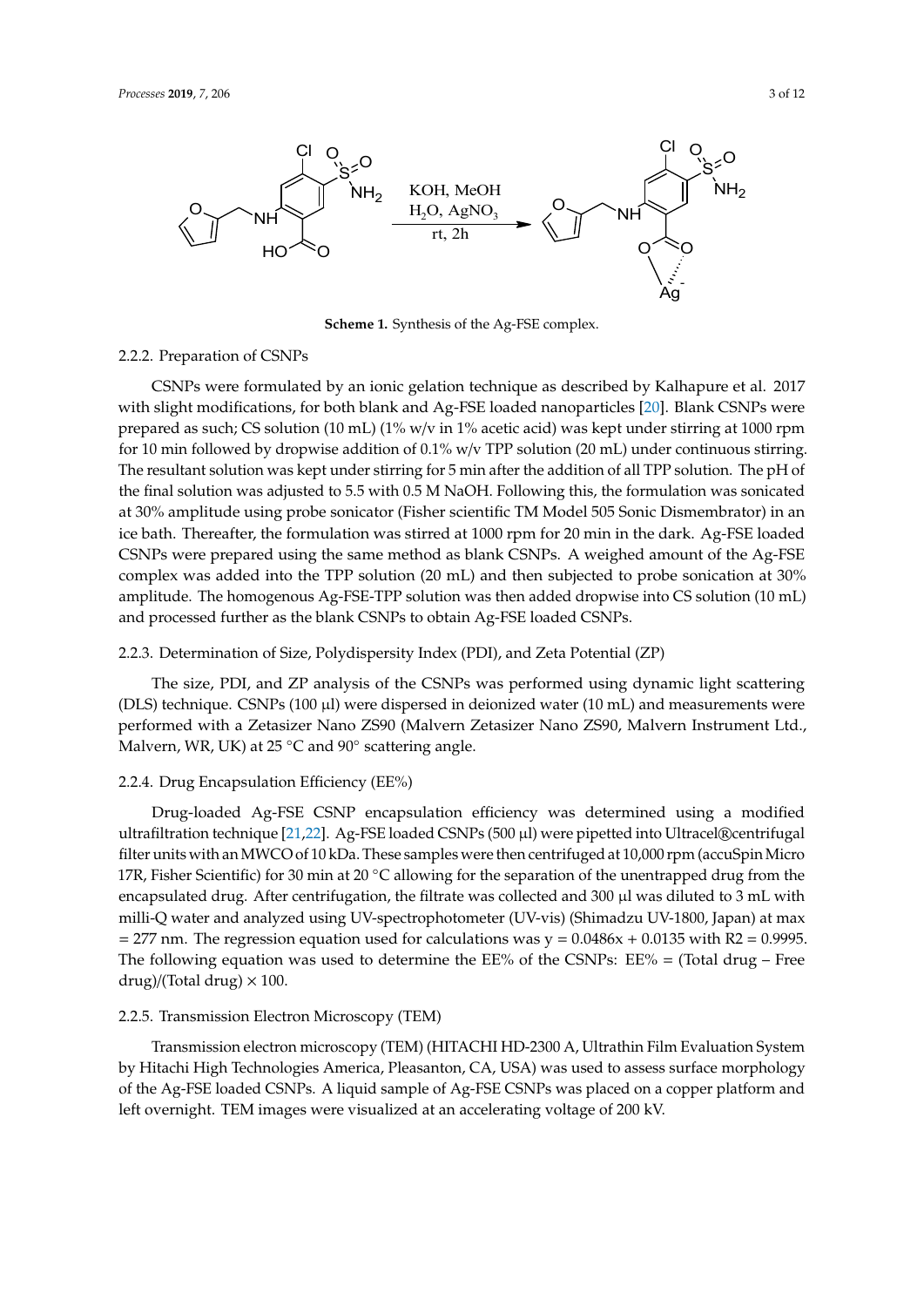XRD analysis of the Ag-FSE CSNPs was performed using PANanlytical's X-ray diffractometer (PANanlytical's X'pert Pro Tokyo, Japan) equipped with an X'Celerator high-speed detector. XRD studies were performed for CS, TPP, Ag-FSE and Ag-FSE CSNPs. Powdered samples were placed on an aluminum sample holder and uniformly packed using glass slides. The radiation source was  $CuK\alpha$  operated at 45 kV and 40 mA. All the measurements were recorded with continuous scanning mode over a 2θ range of  $5^\circ$  to  $70^\circ$ .

## 2.2.7. Differential Scanning Calorimetry (DSC)

DSC analysis for Ag-FSE CSNPs, Ag-FSE and CS were performed using a DSC Q20 instrument with TA universal analysis software to obtain scans. Samples (5–10 mg) were placed in aluminum pans and sealed. DSC analysis was performed at a heating rate of 10 ◦C/min over a range of 40 ◦C to 300  $\degree$ C with a nitrogen flow of 20 mL/min.

## 2.2.8. In Vitro Drug Release Studies

Drug release behavior from the CSNPs and free drug (Ag-FSE) in phosphate buffer saline (PBS) (pH 7.4, 6.5 and 5.5) was evaluated using dialysis the bag method (MW 8000–14,400 Da) [23,24]. Briefly, 3 mL of Blank CSNPs and Ag-FSE CSNPs (~1 mg Ag-FSE) in PBS were transferred into separate dialysis bags. These dialysis bags were placed in conical tubes (50 mL capacity) containing 30 mL of PBS as the release medium (pH 7.4, 6.5 and 5.5) maintained at 37  $\pm$  0.5 °C in a shaking water bath (100 rpm). At a pre-determined time intervals, 3 mL of the samples were collected from the conical tubes and replaced with 3 mL of fresh PBS to maintain sink conditions. Pre-determined time intervals were 0.5, 1, 2, 3, 4, 5, 6, 7, 8, and 24 h. The amount of drug released from the formulations at different timepoints was quantified using a UV-visible spectrophotometer (Shimadzu UV 1800, Japan) at λmax of 277 nm. All the experiments were performed in triplicate.

## 2.2.9. In Vitro Antibacterial Activity

Ag-FSE loaded CSNPs and free Ag-FSE were evaluated for antibacterial activity against *E. coli* (ATCC25922) and *S. aureus* (ATCC25923) using a broth microdilution method. Colonies of each bacterial strain were grown overnight in Muller-Hinton broth (MHB) in an incubator at 37 ◦C. Single bacterial culture colonies of each bacterium were suspended in MHB and further diluted with MHB until a cell density of 0.5 Mcfarland for each bacterium was attained. Diluted bacterial suspensions (100  $\mu$ L) were transferred into 96-well plates. Upon seeding with the designated bacteria, serial dilutions of 100 µL of Ag-FSE CSNPs, blank CSNPs, free Ag-FSE in 10% w/v DMSO, MHB, and plain 10% DMSO were performed. Plates were incubated overnight at 37 ◦C and minimum inhibitory concentration (MIC) was assessed as the concentration at which no bacterial growth was observed. All experiments were completed in triplicate.

## 2.2.10. Stability Studies

Three batches of Ag-FSE CSNPs were prepared under optimum conditions and their size, PDI, and ZP were analyzed. Thereafter, the samples were stored at 25 °C and 4 °C conditions. Stability was assessed using DLS analysis for four months (120 days). The parameters monitored to assess the stability were physical appearance, size, PDI, and ZP.

#### 2.2.11. Statistical Analysis

Statistical analysis was performed using a t-test followed by Bonferroni's multiple comparison test using GraphPad Prism®(Graph Pad Software Inc., Version 5.0, San Diego, CA, USA). A p-value < 0.05 was considered statistically significant.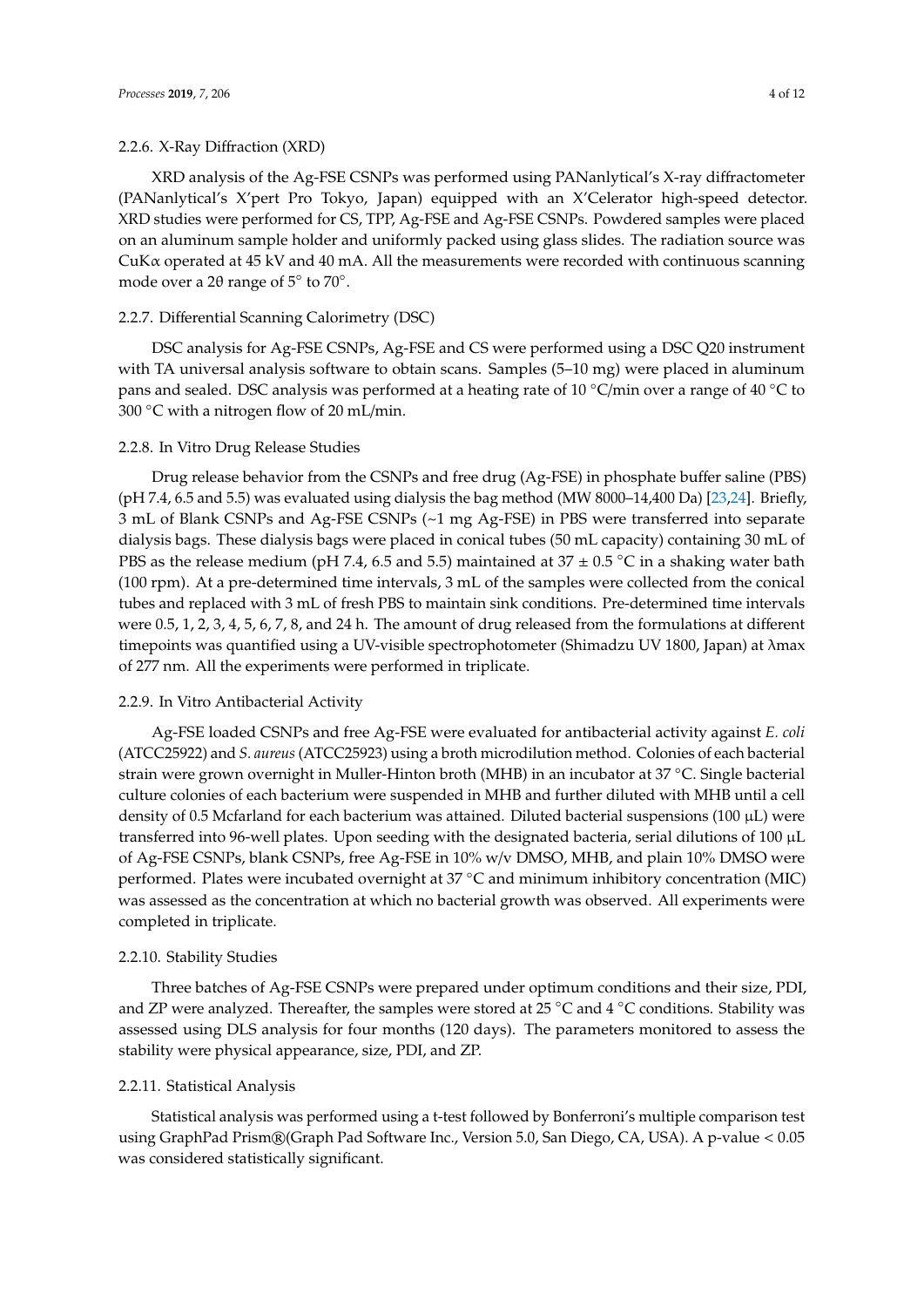## **3. Results and Discussion**

#### *3.1. Characterization of CSNPs*

#### 3.1.1. Effect of Sonication Time on Blank and Ag-FSE CSNPs

Blank CSNPs and Ag-FSE CSNPs were formulated using an ionic gelation technique. The effect of sonication time on the size, PDI and ZP of CSNPs was studied. Table 1 and Figure 1 summarize the effect of sonication time (3, 5, 10 and 20 min at 30% amplitude) on size, PDI, and ZP on blank CSNPs. Size, PDI, and ZP of blank CSNPs ranged from  $204.8 \pm 4.43 - 472.1 \pm 42.81, 0.195 \pm 0.023 - 0.517 \pm 0.107$ , and  $36.0 \pm 2.54-44.1 \pm 2.21$  respectively. It was observed that with increasing sonication time there was a significant decrease in particle size from 3–10 min, however, at 10 min and 20 min there was no significant difference (p > 0.05) in particle size. Thus, 10 min of sonication was considered as the optimum sonication time for preparing CSNPs with <300 nm size, low PDI, and high ZP. Low PDI and high ZP of CSNPs suggest that the system was monodisperse and electrostatically stable. Similar results were observed by Tang et al. where the increase in sonication time caused the cleaving of free unpolymerized chitosan, reducing particle size and enhancing the monodispersity of the system [25].

**Table 1.** Effects of sonication time on size, polydispersity index (PDI), and zeta potential (ZP) of blank chitosan nanoparticles (CSNPs).

| Time (min) | Size (nm)        | PDI               | ZP(mV)          |
|------------|------------------|-------------------|-----------------|
| 3          | $344.6 \pm 98.9$ | $0.517 \pm 0.107$ | $44.1 + 2.21$   |
| 5          | $472.1 \pm 42.8$ | $0.507 \pm 0.139$ | $42.9 \pm 3.86$ |
| 10         | $261.3 \pm 12.2$ | $0.195 \pm 0.023$ | $42.8 \pm 1.31$ |
| 20         | $204.8 + 4.4$    | $0.205 \pm 0.019$ | $36.0 \pm 2.54$ |



**Figure 1.** Effect of sonication time on size of blank CSNP; \* significant difference with CSNP size at 5 and 10 min sonication (p < 0.05); ns, non-significant.

After optimizing the sonication time for blank CSNPs, the effect of sonication time on the size of Ag-FSE CSNPs was studied. Initially, 5 mg Ag-FSE was loaded into the CSNPs and analyzed for differences in size, PDI, and ZP with respect to 5 and 10-minute sonication times. The effect of sonication time on the size, PDI, and ZP of Ag-FSE CSNP is provided in Table 2 and Figure 2. Results confirmed that there was a significant difference with respect to size between 5 min and 10 min of sonication  $(p < 0.05)$ . Therefore, 10 min was considered as the optimum sonication time for both blank and Ag-FSE CSNPs.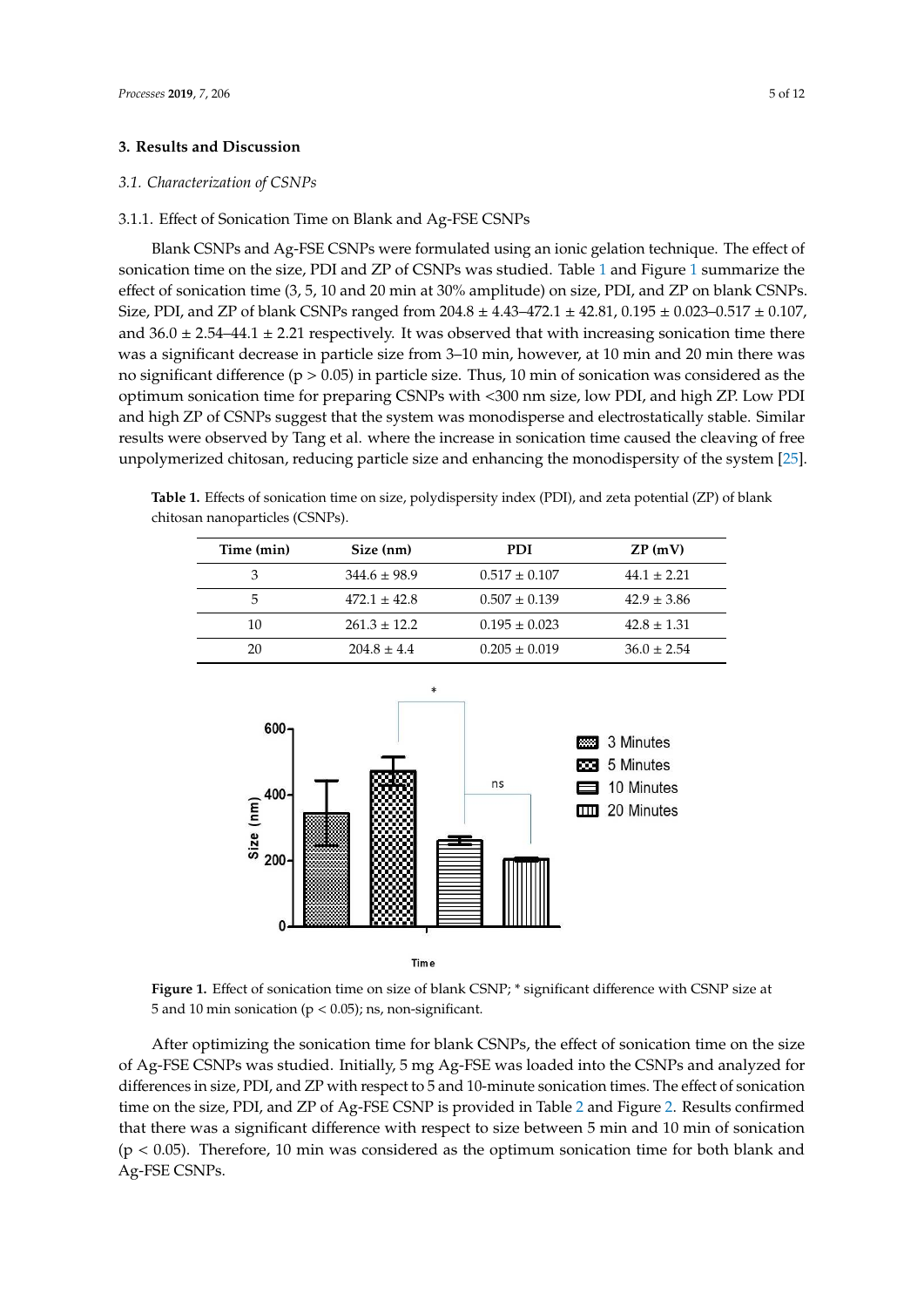| Time (min)                          | Size (nm)        | <b>PDI</b>        | ZP(mV)                  |
|-------------------------------------|------------------|-------------------|-------------------------|
| 5                                   | $481.4 \pm 28.9$ | $0.520 \pm 0.100$ | $42.2 \pm 2.44$         |
| 10                                  | $210.5 \pm 3.11$ | $0.232 \pm 0.009$ | $41.5 \pm 3.39$         |
| 600-<br>400<br>Size (nm)<br>$200 -$ | *                | 30005<br>$\sim$   | 5 minutes<br>10 minutes |

**Table 2.** Effects of sonication time on CSNPs loaded with 5 mg of Ag-FSE.

**Figure 2.** Effect of sonication time on the size of Ag-FSE CSNPs (5mg); \*significant difference with CSNP sizes ( $p < 0.05$ ).

Time

## 3.1.2. Effect of Drug Loading on Size, PDI, and ZP of Ag-FSE CSNPs

After the preliminary studies, 10 min was considered the optimum sonication time for the formulation of Ag-FSE CSNPs. The effect of increased drug loading (10 mg) on the size, PDI, and ZP of Ag-FSE was studied and summarized in Table 3 and Figure 3. Interestingly, it was found that the increase in Ag-FSE loading from 5–10 mg resulted in CSNPs with a significantly smaller particle size (p < 0.05). The size, PDI, and ZP of 10 mg loaded Ag-FSE CSNPs were  $197.1 \pm 3.88$  nm  $0.234 \pm 0.018$ and  $36.7 \pm 1.78$  mV, respectively. The low PDI values and high ZP indicate that under 10-minute sonication with 10 mg loaded into the CSNPs continued to exhibit monodispersity and electrostatic stability for an optimized drug delivery system. With higher Ag-FSE loading, the size of the CSNPs will remain optimal with  $\leq 300$  nm sizes as no significant differences ( $p > 0.05$ ) were observed when investigating if size being affected by higher concentrations.



**Table 3.** Effects of drug loading on size, PDI, and ZP of CSNPs.

**Figure 3.** Effect of drug loading on size of CSNPs; \* significant difference between 5 mg and 10 mg loading ( $p < 0.05$ ).

zer a strong and the strong and the strong and the strong and the strong and the strong and the strong and the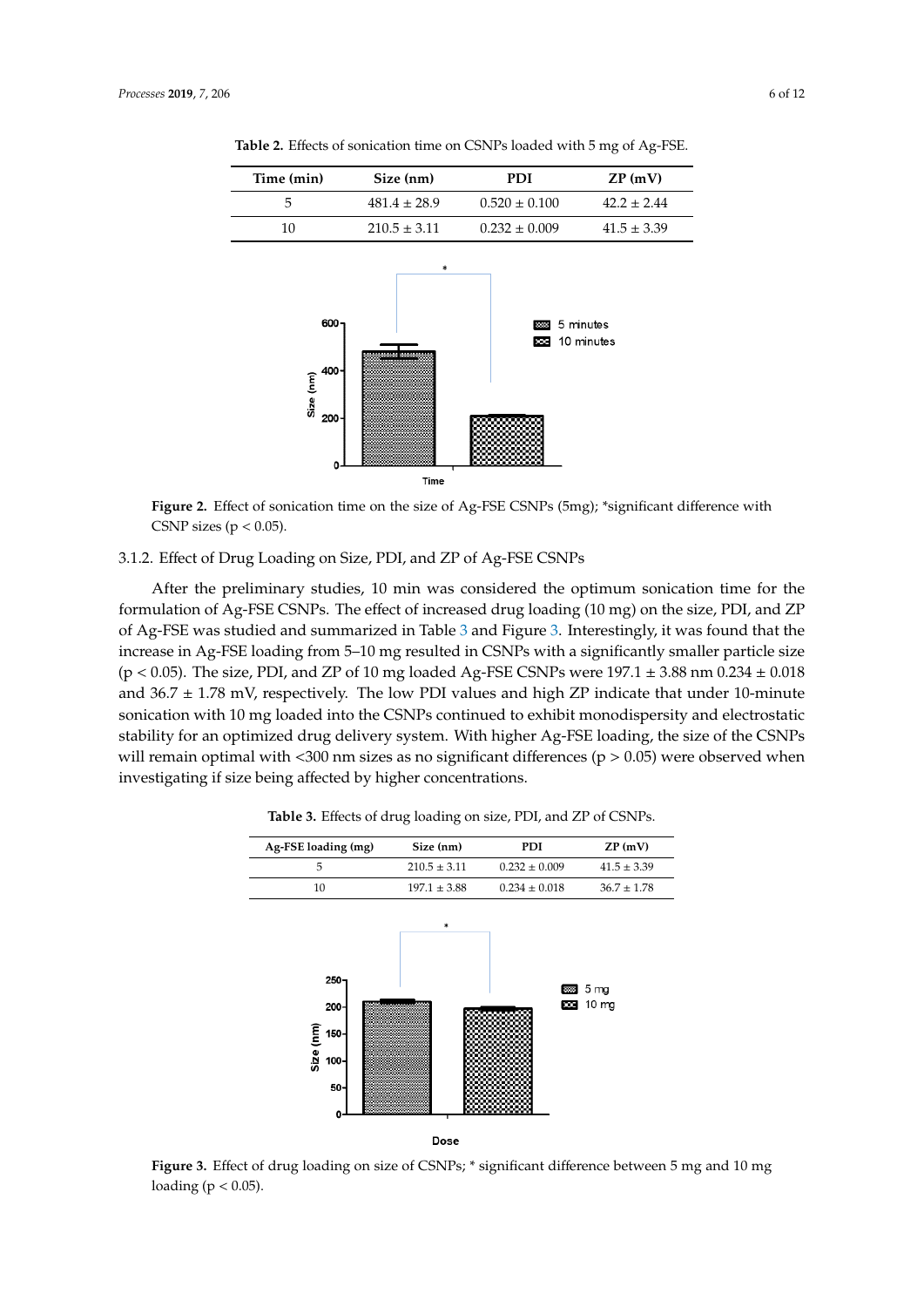Ag-FSE CSNPs showed high encapsulation with EE% of  $66.72 \pm 4.14$ %. The high EE% for Ag-FSE could be attributed to the electrostatic nature of the two constituents, CS being cationic, while the Ag-FSE complex holds an anionic nature, allowing for the polymerization of CS and formulation of the nanoparticles with the loaded drug [26].

## *3.3. Transmission Electron Microscopy*

TEM images of the Ag-FSE CSNPs indicated that the nanoparticles were globular in shape (Figure 4). Analysis of the Ag-FSE CSNP morphology also showed that a decrease in particle size occurred when compared to DLS results due to dehydration of the particles when undergoing TEM analysis.



**Figure 4.** TEM images of Ag-FSE loaded CSNPs; where nanoparticles appeared globular in shape.

## *3.4. XRD Analysis*

As silver complexes are inherently reported to have poor aqueous solubility [6], it is crucial to study the crystalline nature of the formulation. The crystalline nature of the drug can affect the solubility, stability, and bioavailability. XRD was performed for Ag-FSE, CS, and Ag-FSE CSNPs to confirm the crystalline nature. Results show that Ag-FSE exhibited a crystalline nature with characteristic peaks at 6.18, 10.28, 18.48, 25.92, and 32.8 °C. However, when Ag-FSE was encapsulated into CSNPs, it was observed that Ag-FSE had undergone a phase transition from a crystalline to an amorphous state (Figure 5). The transition can be confirmed by the absence of the characteristic peaks of Ag-FSE in the XRD of Ag-FSE CSNPs (Figure 5c). Similar findings were observed with other CSNP formulations [27].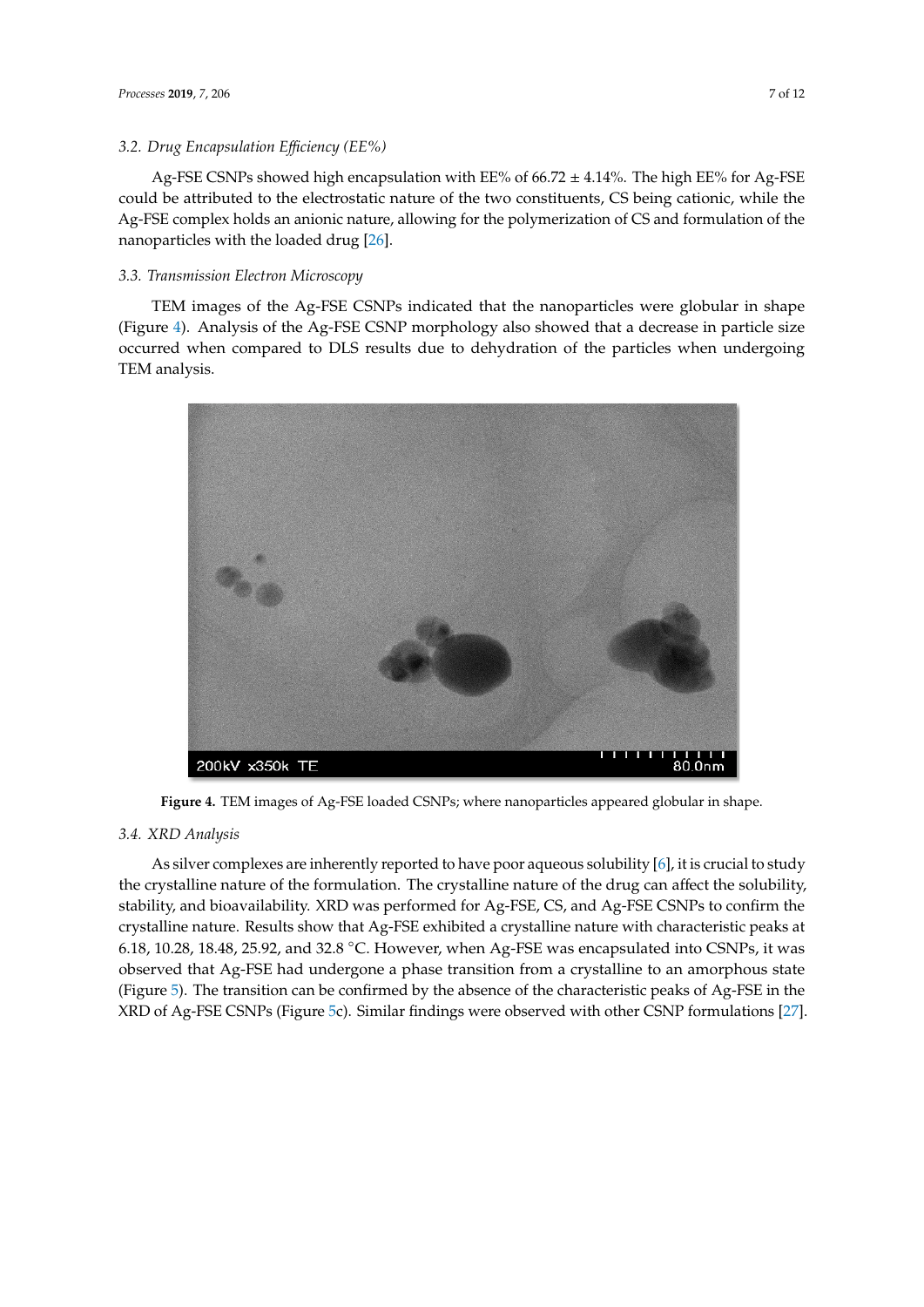

**Figure 5.** XRD results for (**a**) plain Ag-FSE, (**b**) plain chitosan (CS), and (**c**) Ag-FSE CSNPs.

## *3.5. DSC of Ag-FSE CSNPs*

The phase transition of Ag-FSE from crystalline to amorphous form was further confirmed by DSC. DSC evaluates the melting and crystalline behavior of drugs. DSC results of Ag-FSE, CS, and Ag-FSE CSNPs are provided in Figure 6. Results show that Ag-FSE showed a sharp exothermic peak at 211.69 °C. However, the characteristic exothermic peak of Ag-FSE was absent in the DSC of Ag-FSE CSNPs, confirming the encapsulation of Ag-FSE into CSNPs.



**Figure 6.** DSC results of (**a**) Ag-FSE, (**b**) CS and (**c**) Ag-FSE CSNPs.

#### *3.6. In Vitro Drug Release Studies*

Ag-FSE encapsulated CSNPs showed sustained release with a cumulative release of  $\sim$ 75% over a period of 24 h. In vitro drug release profiles of Ag-FSE CSNPs and free Ag-FSE are provided in Figure 7. As bacterial infections are associated with varying pHs at the infection site, release profiles at physiological pH (7.4) and acidic pH (6.5 and 5.5) were also studied (Figure 7). Ag-FSE CSNPs showed sustained and controlled release over a period of 24 h at all pHs. At pH 5.5 and 6.5, the CSNPs had an initial burst like release during the first 4 h with a cumulative release ranging from 41.78%–70.57%. This initial burst release could be due to unencapsulated Ag-FSE molecules that remained along the surface of the CSNPs [22]. It was observed that at pH 5.5 and 6.5, ~ 42%–44% of Ag-FSE was released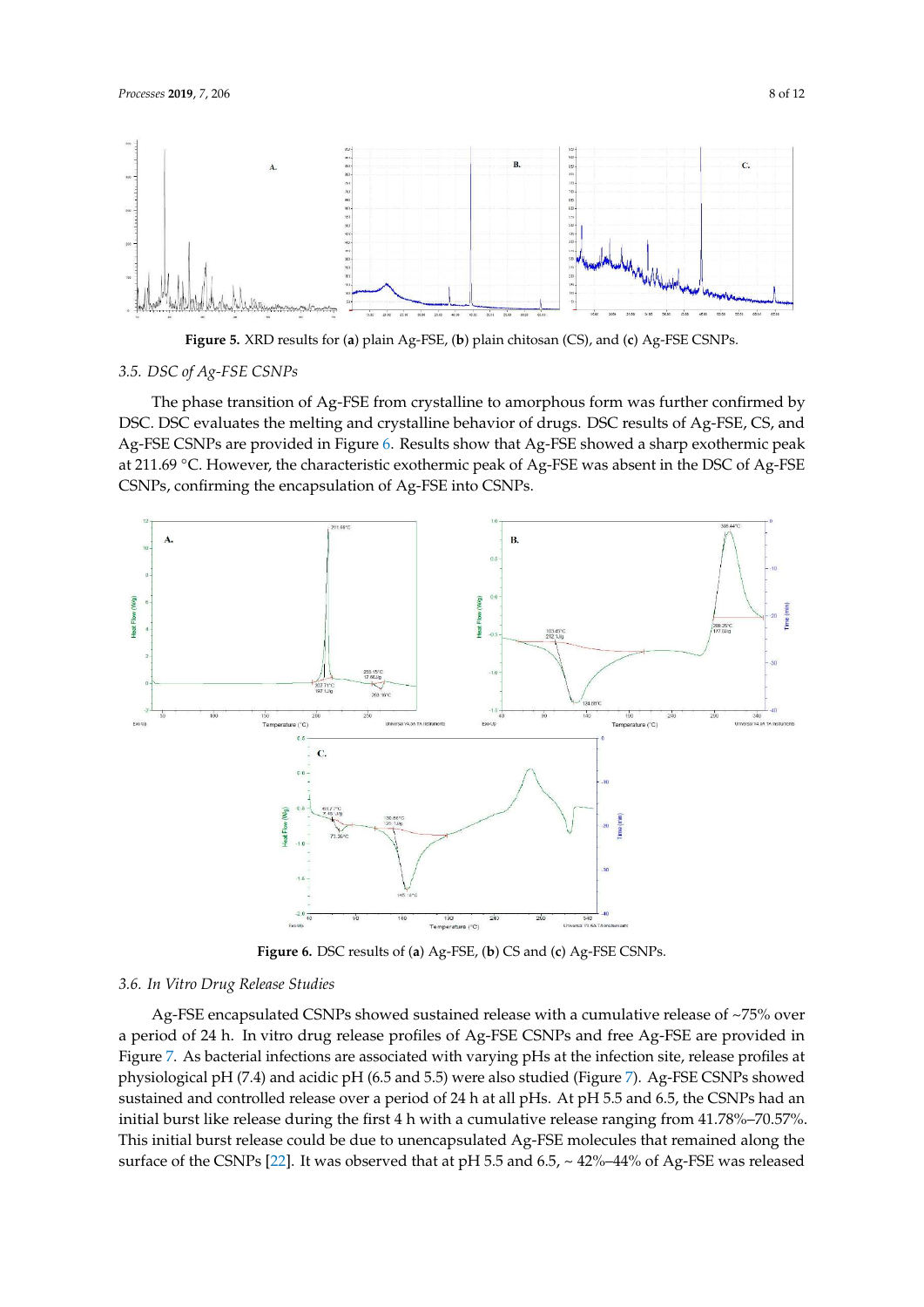within 0.5 h, whereas at pH 7.4, only a ~29% release was observed in the first 0.5 h. A similar release profile was observed with CS under acidic conditions reported in the literature [23].



**Figure 7.** In vitro release profile of Ag-FSE CSNPs at pH 7.4, 5.5 and 6.5. Data are expressed in mean ± SD  $(n = 3)$ .

## *3.7. In Vitro Antibacterial Activity*

In vitro antibacterial activity was assessed using a broth microdilution method. Results showed that Ag-FSE CSNPs exhibited significantly greater inhibitory activity against *E. Coli* and *S. aureus* compared to Ag-FSE. Against *E. coli*; the MIC of Ag-FSE was 166.5 µg/mL, whereas the value for plain Ag-FSE was 500 µg/mL. There was a 6-fold enhancement in activity against *S. aureus* (Table 4). The MIC values suggested that the Ag-FSE loaded CSNP formulation had notably greater antibacterial activity compared to the unencapsulated drug. Blank CSNPs exhibited a very low antibacterial activity, however, the results were incomparable to the Ag-FSE loaded CSNPs. Although blank CSNPs showed low antibacterial activity, the results for Ag-FSE loaded CSNPs may suggest synergistic activity due to CS being a bioactive polymer with antibiofilm and antimicrobial properties [28]. Results confirmed that encapsulation of Ag-FSE into CSNPs enhanced the antibacterial efficiency of Ag-FSE.

| Formulation        | Minimum Inhibition Concentration (µg/mL) |                  |  |
|--------------------|------------------------------------------|------------------|--|
|                    | E. coli                                  | <i>S.</i> aureus |  |
| <b>Blank CSNPs</b> | NA                                       | NA               |  |
| Ag-FSE CSNPs       | 166.5                                    | 41.63            |  |
| Ag-FSE 10% DMSO    | 500                                      | 250              |  |
| $10\%$ DMSO        | ΝA                                       | ΝA               |  |

**Table 4.** Minimum inhibition concentrations for blank CSNP, Ag-FSE CSNP, Ag-FSE-10%, DMSOm and 10% DMSO against *E. coli* and *S. aureus* (n = 3).

#### *3.8. Stability Studies*

Stability studies were performed for both 5 mg and 10 mg loaded Ag-FSE CSNPs over 120 days. Size, PDI, and ZP were investigated to confirm the physical stability of CSNPs. Formulations were stored at 4 ◦C and 25 ◦C and analyzed over the course of time (days 0, 30, 60 and 120). Stability study results for 5 mg and 10 mg loaded CSNPs are provided in Tables 5 and 6, respectively. Results showed that there was a steady decrease in the size of the 5 mg loaded Ag-FSE CSNPs from days 30–60. The decreased size may be due to the cationic and anionic interactions of CS and Ag causing the particle size to decrease [29]. Also, 10 mg loaded Ag-FSE CSNPs stored at 25 ◦C showed a slight increase in size for 4 °C. Day 120 analysis indicated an increase in particle size for both 5 mg and 10 mg loaded Ag-FSE CSNPs. The increased size may be due to particle aggregation or swelling caused by changes in environmental conditions (temperature, pH, ionic strength) [30]. The overall difference in size, PDI,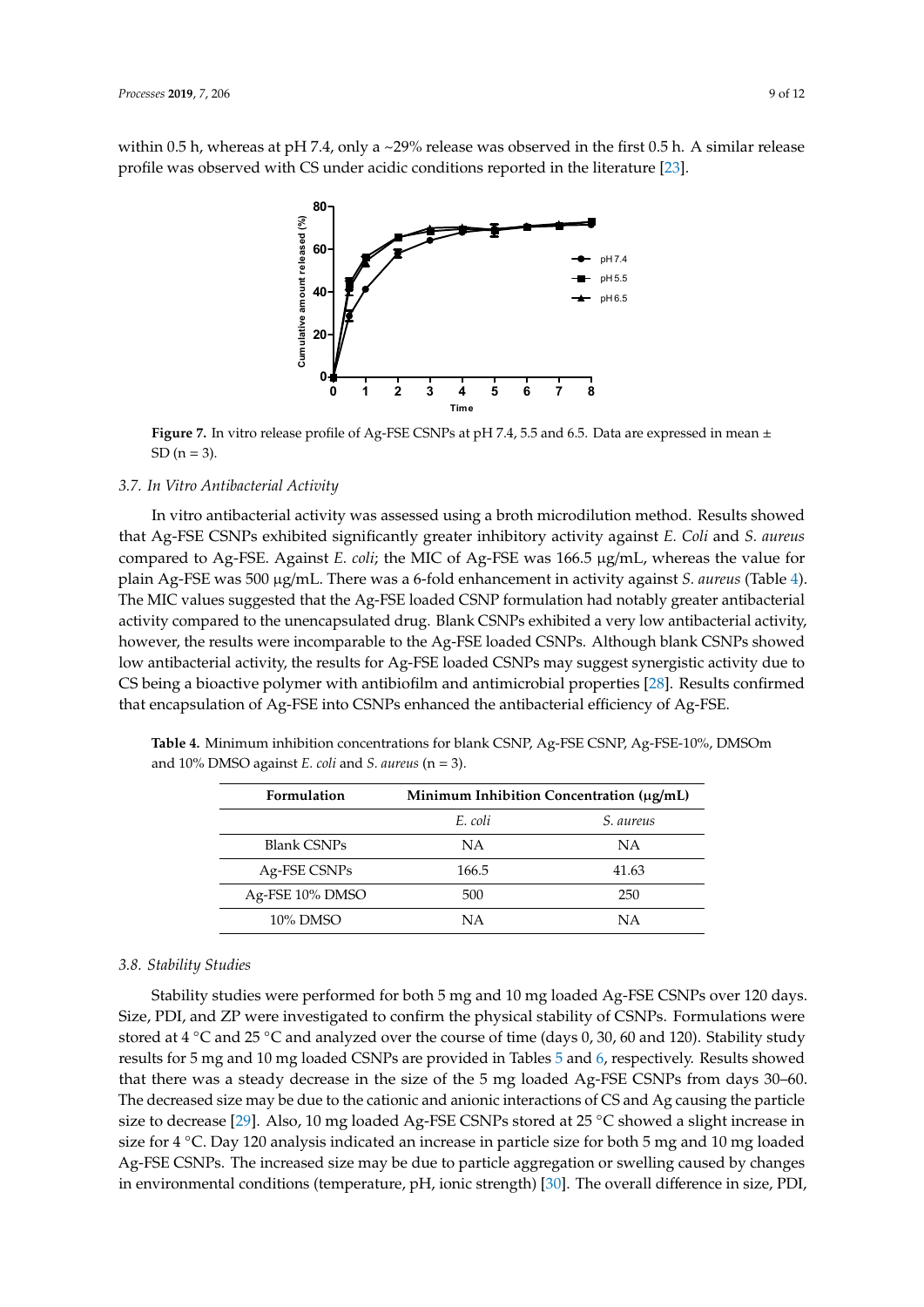and ZP of all the samples at different time points was not significant ( $p > 0.05$ ). Therefore, formulations can be considered stable at 25 °C and 4 °C for 120 days.

**Table 5.** Effect of storage on particle size, PDI, and ZP of 5 mg loaded CSNPs for 30, 60, and 120 days at  $4 °C$  and  $25 °C$ .

| <b>Storage Time</b> |                   | Size (nm)                |                   | <b>PDI</b>               |                 | ZP(mV)                   |
|---------------------|-------------------|--------------------------|-------------------|--------------------------|-----------------|--------------------------|
|                     | $4^{\circ}C$      | $25\,^{\circ}\mathrm{C}$ | $4^{\circ}C$      | $25\,^{\circ}\mathrm{C}$ | $4^{\circ}C$    | $25\,^{\circ}\mathrm{C}$ |
| Day 0               | $290.3 \pm 162.6$ |                          | $0.395 \pm 0.222$ |                          | $35.5 \pm 1.52$ |                          |
| Day 30              | $239.8 \pm 9.8$   | $241.5 \pm 5.6$          | $0.224 \pm 0.023$ | $0.191 \pm 0.021$        | $33.7 \pm 1.70$ | $35.6 \pm 1.08$          |
| Day 60              | $229.7 \pm 3.2$   | $232.0 \pm 11.2$         | $0.217 \pm 0.008$ | $0.242 \pm 0.018$        | $39.0 \pm 2.09$ | $35.5 \pm 8.90$          |
| <b>Day 120</b>      | $296.8 \pm 2.8$   | $331.8 \pm 16.1$         | $0.236 \pm 0.014$ | $0.288 \pm 0.038$        | $29.8 \pm 2.03$ | $30.7 \pm 0.66$          |

**Table 6.** Effect of storage on particle size, PDI, and ZP of 10 mg loaded CSNPs for 30, 60 and 120 days at  $4 °C$  and  $25 °C$ .

|                     |                  | Size (nm)                |                   | PDI                      |                 | ZP(mV)                   |
|---------------------|------------------|--------------------------|-------------------|--------------------------|-----------------|--------------------------|
| <b>Storage Time</b> | $4^{\circ}C$     | $25\,^{\circ}\mathrm{C}$ | $4^{\circ}C$      | $25\,^{\circ}\mathrm{C}$ | $4^{\circ}C$    | $25\,^{\circ}\mathrm{C}$ |
| $\bf Dav 0$         | $216.6 \pm 26.8$ |                          | $0.194 \pm 0.021$ |                          | $25.8 \pm 3.05$ |                          |
| Day 30              | $224.6 \pm 13.8$ | $176.5 \pm 10.5$         | $0.217 \pm 0.025$ | $0.272 \pm 0.030$        | $30.5 \pm 11.1$ | $30.3 \pm 5.45$          |
| Day 60              | $217.4 \pm 5.3$  | $207.3 \pm 9.9$          | $0.232 \pm 0.017$ | $0.248 \pm 0.018$        | $37.3 \pm 3.79$ | $36.2 \pm 6.61$          |
| Day 120             | $324.8 \pm 50.7$ | $321.7 \pm 33.5$         | $0.587 \pm 0.162$ | $0.407 \pm 0.021$        | $39.7 \pm 1.92$ | $37.3 \pm 2.40$          |

## **4. Conclusions**

In the present study, we successfully encapsulated a novel antibacterial complex, Ag-FSE, into CSNPs for enhancement in its antibacterial efficacy. The size of the formulated Ag-FSE CSNPs was <300 nm with high %EE of ~66%. Ag-FSE CSNPs were globular in shape with smooth surfaces. XRD and DSC confirmed the transition of Ag-FSE from crystalline to amorphous form when formulated as Ag-FSE CSNPs. Ag-FSE CSNPs showed significant antibacterial activity against *E. Coli* (Gram-negative) an *S. aureus* (Gram-positive) bacteria. Stability studies indicated that the Ag-FSE CSNPs at 4 ◦C and 25 ◦C conditions remained stable over 120 days. Further exploration of developed CSNPs with in-depth in vivo studies could lead to its further transition to clinical trials.

**Author Contributions:** Conceptualization, J.R. and R.S.K.; methodology, V.A.R., P.K.B., J.F., R.N.; formal analysis, V.A.R., P.K.B. writing—original draft preparation, V.A.R., P.K.B.; writing—review and editing, J.R., R.S.K., S.H.S.B.

**Acknowledgments:** The authors are thankful to Delfina Dominguez for providing facility to perform antibacterial activity studies.

**Conflicts of Interest:** The authors declare no conflict of interest.

## **References**

- 1. Centers for Disease Control and Prevention, Antibiotic/Antimicrobial Resistance, (n.d.). Available online: https://www.cdc.gov/drugresistance/index.html (accessed on 19 July 2018).
- 2. Adedeji, W.A. The Treasure Called Antibiotics. *Ann. Ib. Postgrad. Med.* **2016**, *14*, 56–57. [PubMed]
- 3. Richardson, L.A. Understanding and overcoming antibiotic resistance. *PLoS Biol.* **2017**, *15*, 1–5. [CrossRef]
- 4. Faya, M.; Kalhapure, R.S.; Kumalo, H.M.; Waddad, A.Y.; Omolo, C.; Govender, T. Conjugates and nano-delivery of antimicrobial peptides for enhancing therapeutic activity. *J. Drug Deliv. Sci. Technol.* **2018**, *44*, 153–171. [CrossRef]
- 5. Keller, A.A.; Adeleye, A.S.; Conway, J.R.; Garner, K.L.; Zhao, L.; Cherr, G.N.; Hong, J.; Gardea-Torresdey, J.L.; Godwin, H.A.; Hanna, S.; et al. Comparative environmental fate and toxicity of copper nanomaterials. *NanoImpact* **2017**, *7*, 28–40. [CrossRef]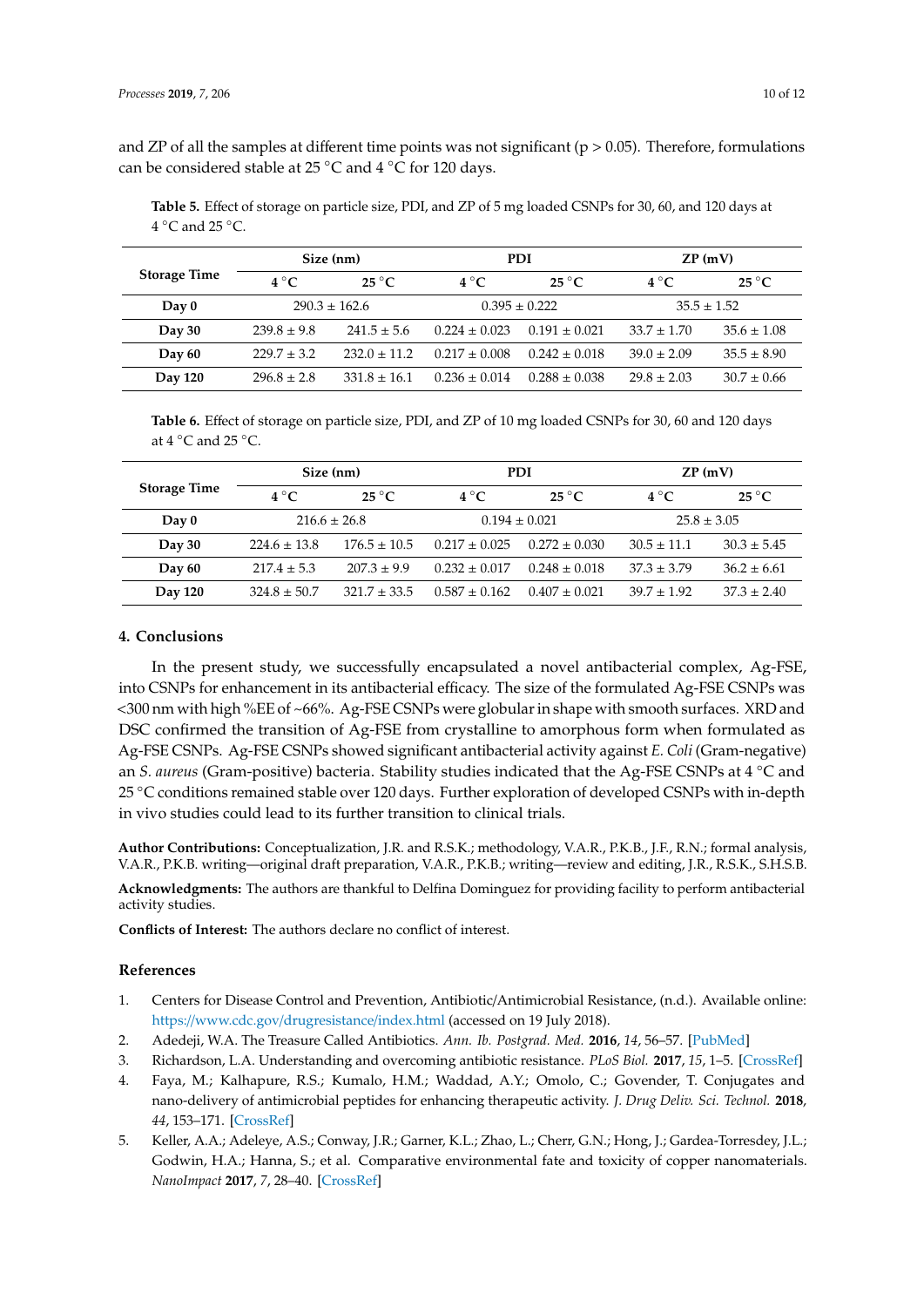- 6. Clement, J.L.; Jarrett, P.S. Antibacterial Silver. *Met. Based Drugs* **1994**, *1*, 467–482. [CrossRef] [PubMed]
- 7. Kalhapure, R.S.; Sonawane, S.J.; Sikwal, D.R.; Jadhav, M.; Rambharose, S.; Mocktar, C.; Govender, T. Solid lipid nanoparticles of clotrimazole silver complex: An efficient nano antibacterial against Staphylococcus aureus and MRSA. *Colloids Surf. B Biointerfaces* **2015**, *136*, 651–658. [CrossRef] [PubMed]
- 8. Lustri, B.C.; Massabni, A.C.; Silva, M.A.C.; Nogueira, F.A.R.; Aquino, R.; Amaral, A.C.; Massabni, A.C.; Barud, H.d. Spectroscopic characterization and biological studies in vitro of a new silver complex with furosemide: Prospective of application as an antimicrobial agent. *J. Mol. Struct.* **2017**, *1134*, 386–394. [CrossRef]
- 9. Shakhashiri, B.Z.; Dirreen, G.E.; Juergens, F. Color, solubility, and complex ion equilibria of nickel(II) species in aqueous solution. *J. Chem. Educ.* **1980**, *57*, 900. [CrossRef]
- 10. Kalepu, S.; Nekkanti, V. Insoluble drug delivery strategies: Review of recent advances and business prospects. *Acta Pharm. Sin. B.* **2015**, *5*, 442–453. [CrossRef] [PubMed]
- 11. Bolla, P.K.; Kalhapure, R.S.; Rodriguez, V.A.; Ramos, D.V.; Dahl, A.; Renukuntla, J. Preparation of solid lipid nanoparticles of furosemide-silver complex and evaluation of antibacterial activity. *J. Drug Deliv. Sci. Technol.* **2019**, *49*, 6–13. [CrossRef]
- 12. Renukuntla, J. FSE–Ag complex NS: Preparation and evaluation of antibacterial activity. *Iet Nanobiotechnology* **2018**, 1–5. [CrossRef]
- 13. Ghadi, A.; Mahjoub, S.; Tabandeh, F.; Talebnia, F. Synthesis and optimization of chitosan nanoparticles: Potential applications in nanomedicine and biomedical engineering. *Casp. J. Intern. Med.* **2014**, *5*, 156–161.
- 14. Dash, M.; Chiellini, F.; Ottenbrite, R.M.; Chiellini, E. Chitosan—A versatile semi-synthetic polymer in biomedical applications. *Prog. Polym. Sci.* **2011**, *36*, 981–1014. [CrossRef]
- 15. Mohammed, M.A.; Syeda, J.T.M.; Wasan, K.M.; Wasan, E.K. An overview of chitosan nanoparticles and its application in non-parenteral drug delivery. *Pharmaceutics* **2017**, *9*, 53. [CrossRef] [PubMed]
- 16. Wieckiewicz, M.; Boening, K.W.; Grychowska, N.; Paradowska-Stolarz, A. Clinical Application of Chitosan in Dental Specialities. *Mini Rev. Med. Chem.* **2017**, *17*, 401–409. [CrossRef] [PubMed]
- 17. Kmiec, M.; Pighinelli, L.; Tedesco, M.F.; Silva, M.M.; Reis, V. Chitosan-Properties and Applications in Dentistry. *Adv. Tissue Eng. Regen. Med. Open Access.* **2017**, *2*, 205–211. [CrossRef]
- 18. Uraz, A.; Boynueğri, D.; Özcan, G.; Karaduman, B.; Uç, D.; Şenel, S.; Pehlivan, S.; Öğüs, E.; Sultan, N. Two percent chitosan mouthwash: A microbiological and clinical comparative study. *J. Dent. Sci.* **2012**, *7*, 342–349. [CrossRef]
- 19. Chitosan, N.A. Chitosan Nanoparticles, and Chlorhexidine Gluconate, as Intra Canal Medicaments in Primary Teeth, (n.d.). Available online: https://clinicaltrials.gov/ct2/show/NCT03588351 (accessed on 3 July 2018).
- 20. Kalhapure, R.S.; Jadhav, M.; Rambharose, S.; Mocktar, C.; Singh, S.; Renukuntla, J.; Govender, T. pH-responsive chitosan nanoparticles from a novel twin-chain anionic amphiphile for controlled and targeted delivery of vancomycin. *Colloids Surf. B Biointerfaces* **2017**, *158*, 650–657. [CrossRef]
- 21. Abdelkader, A.; El-Mokhtar, M.A.; Abdelkader, O.; Hamad, M.A.; Elsabahy, M.; El-Gazayerly, O.N. Ultrahigh antibacterial efficacy of meropenem-loaded chitosan nanoparticles in a septic animal model. *Carbohydr. Polym.* **2017**, *174*, 1041–1050. [CrossRef]
- 22. Sun, L.; Chen, Y.; Zhou, Y.; Guo, D.; Fan, Y.; Guo, F.; Zheng, Y.; Chen, W. Preparation of 5-fluorouracil-loaded chitosan nanoparticles and study of the sustained release in vitro and in vivo. *Asian J. Pharm. Sci.* **2017**, *12*, 418–423. [CrossRef]
- 23. Pan, Y.; Li, Y.J.; Zhao, H.Y.; Zheng, J.M.; Xu, H.; Wei, G.; Hao, J.S.; de Cui, F. Bioadhesive polysaccharide in protein delivery system: Chitosan nanoparticles improve the intestinal absorption of insulin in vivo. *Int. J. Pharm.* **2002**, *249*, 139–147. [CrossRef]
- 24. Liu, H.; He, J. Simultaneous release of hydrophilic and hydrophobic drugs from modified chitosan nanoparticles. *Mater. Lett.* **2015**, *161*, 415–418. [CrossRef]
- 25. Tang, E.S.K.; Huang, M.; Lim, L.Y. Ultrasonication of chitosan and chitosan nanoparticles. *Int. J. Pharm.* **2003**, *265*, 103–114. [CrossRef]
- 26. Guibal, E. Interactions of metal ions with chitosan-based sorbents: A review. *Sep. Purif. Technol.* **2004**, *38*, 43–74. [CrossRef]
- 27. Qi, L.; Xu, Z. Lead sorption from aqueous solutions on chitosan nanoparticles. *Colloids Surf. A Physicochem. Eng. Asp.* **2004**, *251*, 183–190. [CrossRef]